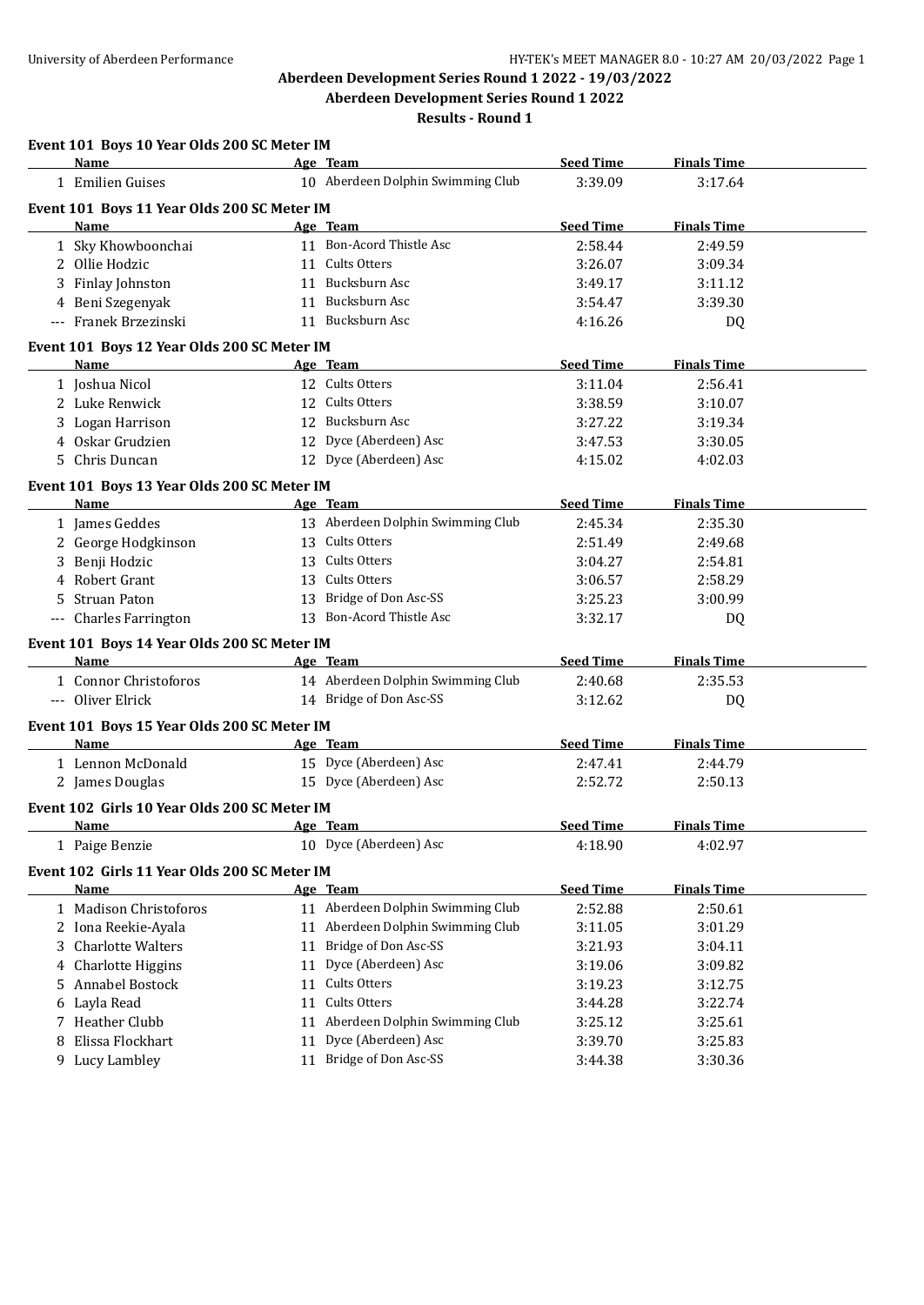**Results - Round 1**

|     | (Event 102 Girls 11 Year Olds 200 SC Meter IM)       |    |                                   |                  |                    |  |
|-----|------------------------------------------------------|----|-----------------------------------|------------------|--------------------|--|
|     | Name                                                 |    | Age Team                          | <b>Seed Time</b> | <b>Finals Time</b> |  |
|     | 10 Megan Hodgkinson                                  |    | 11 Cults Otters                   | 4:01.31          | 3:40.11            |  |
|     | 11 Milly Fawns                                       |    | 11 Dyce (Aberdeen) Asc            | 3:51.28          | 3:43.09            |  |
|     | --- Chloe Slotwinski                                 |    | 11 Bucksburn Asc                  | 4:41.30          | DQ                 |  |
|     | --- Amber Tarling                                    |    | 11 Bon-Acord Thistle Asc          | 4:01.42          | DQ                 |  |
|     | Event 102 Girls 12 Year Olds 200 SC Meter IM         |    |                                   |                  |                    |  |
|     | Name                                                 |    | Age Team                          | <b>Seed Time</b> | <b>Finals Time</b> |  |
|     | 1 Amy Bell Reid                                      |    | 12 Bucksburn Asc                  | 3:09.59          | 3:04.06            |  |
|     | 2 Paige Ellis                                        |    | 12 Bridge of Don Asc-SS           | 3:22.07          | 3:13.70            |  |
|     | 3 Amy McCallum                                       |    | 12 Bon-Acord Thistle Asc          | 3:29.06          | 3:19.71            |  |
|     | 4 Libby Hird                                         |    | 12 Dyce (Aberdeen) Asc            | 3:33.75          | 3:20.85            |  |
| 5.  | Madeleine Chesher                                    |    | 12 Aberdeen Dolphin Swimming Club | 3:55.32          | 3:24.97            |  |
|     | 6 Adrijana Pavlovic                                  | 12 | Dyce (Aberdeen) Asc               | 3:35.71          | 3:27.94            |  |
|     | 7 Leah Wilkinson                                     |    | 12 Bridge of Don Asc-SS           | 3:34.00          | 3:29.29            |  |
|     | 8 Isla Kennedy                                       | 12 | Bon-Acord Thistle Asc             | 3:47.27          | 3:31.58            |  |
|     | 9 Jessica Stephen                                    | 12 | Bon-Acord Thistle Asc             | 3:33.75          | 3:32.15            |  |
|     | 10 Keanna Tomkins                                    | 12 | Bon-Acord Thistle Asc             | 3:41.24          | 3:35.59            |  |
|     | 11 Sophie Boyle                                      | 12 | Bridge of Don Asc-SS              | 3:40.34          | 3:37.43            |  |
| --- | Amber Cumming                                        |    | 12 Bucksburn Asc                  | 4:35.27          | DQ                 |  |
|     | Annabella Scatterty                                  |    | 12 Aberdeen Dolphin Swimming Club | 3:10.30          | DQ                 |  |
|     | Eve Marie Smith                                      | 12 | Dyce (Aberdeen) Asc               | 4:05.42          | DQ                 |  |
|     | --- Connie Duncan                                    |    | 12 Bon-Acord Thistle Asc          | 3:15.30          | DQ                 |  |
|     | Event 102 Girls 13 Year Olds 200 SC Meter IM<br>Name |    | Age Team                          | <b>Seed Time</b> | <b>Finals Time</b> |  |
|     | 1 Amber Littlejohn                                   |    | 13 Aberdeen Dolphin Swimming Club | 2:46.33          | 2:42.52            |  |
|     | 2 Ellis Rochford                                     |    | 13 Cults Otters                   | 3:09.39          | 3:00.43            |  |
|     | 3 Abbie Hutchinson                                   |    | 13 Aberdeen Dolphin Swimming Club | 3:24.39          | 3:05.58            |  |
|     | 4 Zara Pottinger                                     |    | 13 Aberdeen Dolphin Swimming Club | 3:44.65          | 3:11.34            |  |
|     | 5 Grace Milne                                        |    | 13 Bridge of Don Asc-SS           | 3:20.02          | 3:26.97            |  |
|     | 6 Annabelle Hutcheon                                 |    | 13 Bon-Acord Thistle Asc          | 3:42.21          | 3:29.38            |  |
|     | --- Sofia Pacheco                                    |    | 13 Bridge of Don Asc-SS           | 4:03.42          | DQ                 |  |
|     | Event 102 Girls 14 Year Olds 200 SC Meter IM         |    |                                   |                  |                    |  |
|     | <b>Name</b>                                          |    | Age Team                          | <b>Seed Time</b> | <b>Finals Time</b> |  |
|     | 1 Olivia King                                        |    | 14 Aberdeen Dolphin Swimming Club | 2:50.66          | 2:47.98            |  |
|     | 2 Rebecca Shand                                      |    | 14 Aberdeen Dolphin Swimming Club | 2:53.04          | 2:56.49            |  |
|     | 3 Amy Stewart                                        |    | 14 Bucksburn Asc                  | 3:04.70          | 2:59.36            |  |
|     | 4 Libby Fawns                                        |    | 14 Dyce (Aberdeen) Asc            | 3:02.85          | 3:01.00            |  |
|     | 5 Poppy Duncan                                       |    | 14 Cults Otters                   | 3:17.30          | 3:06.01            |  |
|     | 6 Sylvia DeBari                                      |    | 14 Aberdeen Dolphin Swimming Club | 3:05.04          | 3:08.33            |  |
|     | 7 Fleur Scatterty                                    |    | 14 Aberdeen Dolphin Swimming Club | 3:33.91          | 3:21.87            |  |
|     | 8 Alex Robb                                          |    | 14 Bucksburn Asc                  | 4:35.32          | 4:25.69            |  |
|     | Event 102 Girls 15 Year Olds 200 SC Meter IM         |    |                                   |                  |                    |  |
|     | <b>Name</b>                                          |    | Age Team                          | <b>Seed Time</b> | <b>Finals Time</b> |  |
|     | 1 Kirsten Philip                                     |    | 15 Aberdeen Dolphin Swimming Club | 3:16.28          | 3:08.44            |  |
|     | 2 Hadiza Shehu                                       |    | 15 Aberdeen Dolphin Swimming Club | 3:59.42          | 3:42.83            |  |
|     | Event 103 Boys 10-15 50 SC Meter Breaststroke        |    |                                   |                  |                    |  |
|     | Name                                                 |    | Age Team                          | <b>Seed Time</b> | <b>Finals Time</b> |  |
|     | 1 Connor Christoforos                                |    | 14 Aberdeen Dolphin Swimming Club | 37.45            | 36.83              |  |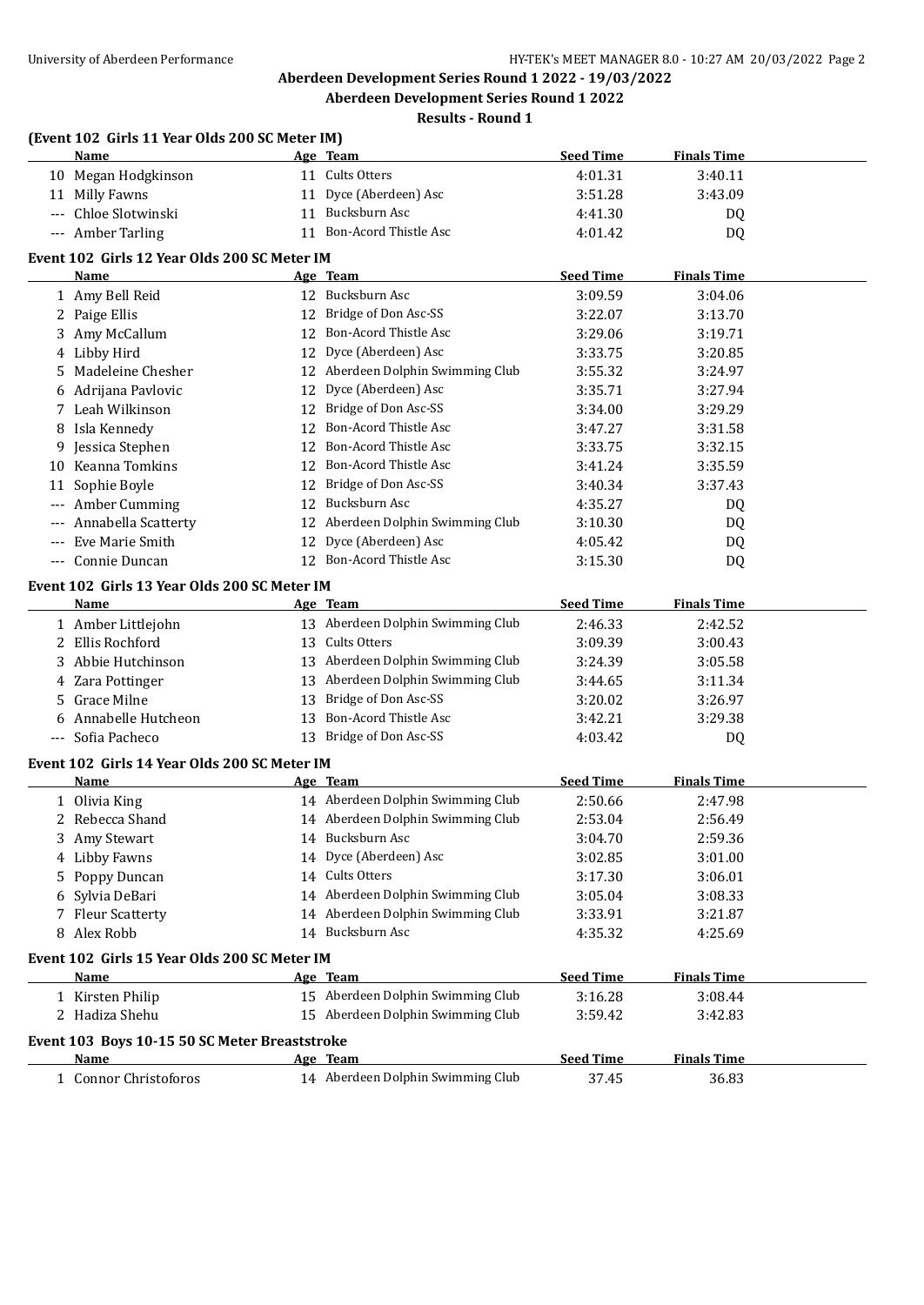## **Results - Round 1**

#### **(Event 103 Boys 10-15 50 SC Meter Breaststroke)**

|       | Name                       |    | Age Team                          | <b>Seed Time</b> | <b>Finals Time</b> |  |
|-------|----------------------------|----|-----------------------------------|------------------|--------------------|--|
|       | 2 Theo Adebo               |    | 13 Cults Otters                   | 40.37            | 38.28              |  |
|       | 3 Yassin Rashwan           |    | 15 Aberdeen Dolphin Swimming Club | 39.70            | 38.63              |  |
|       | 4 James Douglas            | 15 | Dyce (Aberdeen) Asc               | 40.57            | 39.77              |  |
| 5     | Jamie Campbell             | 13 | Bon-Acord Thistle Asc             | 43.63            | 40.95              |  |
|       | 6 Benji Hodzic             |    | 13 Cults Otters                   | 42.34            | 41.07              |  |
|       | 7 Jake Brechin             |    | 14 Aberdeen Dolphin Swimming Club | 43.68            | 41.21              |  |
|       | 8 Cameron Jolly            | 11 | Dyce (Aberdeen) Asc               | 41.36            | 41.47              |  |
| 9.    | Vaibhav Kumar              |    | 13 Bon-Acord Thistle Asc          | 41.48            | 42.00              |  |
|       | 10 Michael Gavin           |    | 11 Cults Otters                   | 45.50            | 42.35              |  |
|       | 11 James Geddes            |    | 13 Aberdeen Dolphin Swimming Club | 46.21            | 42.92              |  |
|       | 12 Anatole Guises          |    | 12 Aberdeen Dolphin Swimming Club | 49.87            | 44.36              |  |
|       | 13 Struan Paton            |    | 13 Bridge of Don Asc-SS           | 58.20            | 44.53              |  |
|       | 14 Joshua Nicol            |    | 12 Cults Otters                   | 46.56            | 44.80              |  |
|       | 15 Sam Holland             |    | 13 Cults Otters                   | 49.76            | 45.25              |  |
|       | 16 Oliver Elrick           |    | 14 Bridge of Don Asc-SS           | 56.00            | 45.77              |  |
|       | 17 Ben Chalmers            |    | 14 Aberdeen Dolphin Swimming Club | 53.31            | 46.88              |  |
|       | 18 James Allstaff          |    | 14 Cults Otters                   | 48.86            | 47.45              |  |
|       | 19 Timothe Veyron La Croix |    | 11 Cults Otters                   | 55.39            | 48.20              |  |
|       | 20 Charles Farrington      |    | 13 Bon-Acord Thistle Asc          | 56.72            | 48.51              |  |
|       | 21 Logan Harrison          |    | 12 Bucksburn Asc                  | 51.03            | 48.95              |  |
|       | 22 Deniss Agajevs          |    | 14 Dyce (Aberdeen) Asc            | 56.47            | 49.16              |  |
|       | 23 Oskar Grudzien          |    | 12 Dyce (Aberdeen) Asc            | 53.92            | 49.27              |  |
|       | 24 Ethan Cowe              |    | 13 Bon-Acord Thistle Asc          | 56.35            | 49.36              |  |
|       | 25 Ross Gunn               |    | 13 Dyce (Aberdeen) Asc            | 1:00.35          | 49.39              |  |
|       | 26 Logan Wright            |    | 11 Bucksburn Asc                  | 49.70            | 49.63              |  |
|       | 27 Matt Hollis             |    | 12 Cults Otters                   | 51.53            | 49.67              |  |
| 28    | Cailean Macphee            |    | 13 Bridge of Don Asc-SS           | 55.94            | 50.14              |  |
|       | 29 Lewis Szczerba          | 11 | Bon-Acord Thistle Asc             | 52.13            | 51.04              |  |
|       | 30 Lewis Hopkins           | 12 | Cults Otters                      | 57.39            | 51.26              |  |
|       | *31 Matthew Sainsbury      | 12 | Cults Otters                      | 53.35            | 52.01              |  |
|       | *31 Finlay Johnston        | 11 | Bucksburn Asc                     | 57.90            | 52.01              |  |
|       | 33 Emils Bogdanovics       |    | 12 Aberdeen Dolphin Swimming Club | 54.25            | 52.61              |  |
|       | 34 Alvin Cheh              |    | 10 Cults Otters                   | 57.92            | 53.49              |  |
|       | 35 Aayush Sinha            | 12 | Dyce (Aberdeen) Asc               | 59.51            | 54.20              |  |
|       | 36 Sawyer Buchan           |    | 10 Bridge of Don Asc-SS           | 55.46            | 54.46              |  |
|       | 37 Nathaniel Turek         |    | 12 Dyce (Aberdeen) Asc            | 58.57            | 54.60              |  |
|       | 38 Daniel Valcov           |    | 10 Cults Otters                   | 58.35            | 55.11              |  |
|       | 39 Zach Lilley             | 11 | Aberdeen Dolphin Swimming Club    | 59.41            | 56.59              |  |
|       | 40 Aiden Downie            | 10 | Dyce (Aberdeen) Asc               | 59.56            | 58.01              |  |
|       | 41 Jack Bradley            |    | 10 Aberdeen Dolphin Swimming Club | 59.57            | 58.40              |  |
|       | 42 Reece Harper            | 11 | Cults Otters                      | 59.19            | 59.65              |  |
|       | 43 Fraser Douglas          | 12 | Dyce (Aberdeen) Asc               | 1:04.62          | 1:01.40            |  |
|       | 44 Max Stewart             | 11 | Bridge of Don Asc-SS              | 59.38            | 1:03.87            |  |
| 45    | Euan Higgins               | 11 | Bridge of Don Asc-SS              | 1:08.44          | 1:06.79            |  |
| 46    | Franek Brzezinski          | 11 | Bucksburn Asc                     | 1:20.38          | 1:07.44            |  |
| $---$ | Maksymilian Peter          | 12 | Cults Otters                      | 55.41            | DQ                 |  |
|       | Beni Szegenyak             | 11 | Bucksburn Asc                     | 50.89            | DQ                 |  |
| ---   | Robert Grant               |    | 13 Cults Otters                   | 45.50            | DQ                 |  |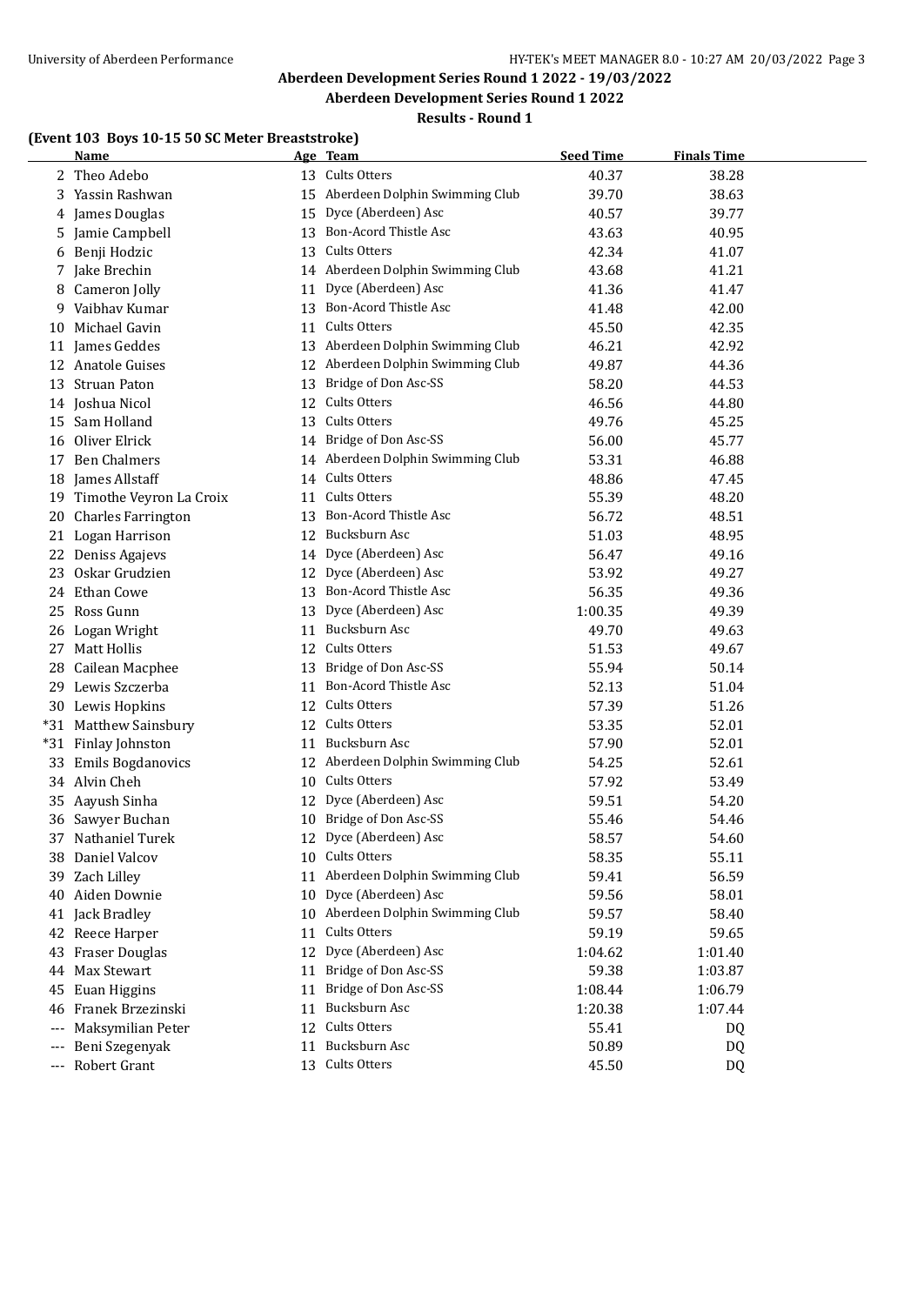## **Results - Round 1**

#### **Event 104 Girls 10-15 50 SC Meter Breaststroke**

|    | <b>Name</b>                |    | Age Team                          | <b>Seed Time</b> | <b>Finals Time</b> |  |
|----|----------------------------|----|-----------------------------------|------------------|--------------------|--|
| 1  | Olivia King                |    | 14 Aberdeen Dolphin Swimming Club | 43.11            | 40.27              |  |
| 2  | Sylvia DeBari              |    | 14 Aberdeen Dolphin Swimming Club | 42.02            | 41.09              |  |
| 3  | Rebecca Shand              |    | 14 Aberdeen Dolphin Swimming Club | 40.98            | 41.19              |  |
| 4  | <b>Libby Fawns</b>         | 14 | Dyce (Aberdeen) Asc               | 42.06            | 42.34              |  |
| 5  | Kathleen Greig             |    | 14 Cults Otters                   | 45.01            | 43.28              |  |
| 6  | Erica Crichton             | 11 | Aberdeen Dolphin Swimming Club    | 43.90            | 43.43              |  |
| 7  | Lucy MacLeod               | 15 | Aberdeen Dolphin Swimming Club    | 45.56            | 43.51              |  |
| 8  | Kalila Smith               |    | 11 Aberdeen Dolphin Swimming Club | 43.53            | 43.58              |  |
| 9  | <b>Charlotte Walters</b>   | 11 | Bridge of Don Asc-SS              | 45.20            | 43.63              |  |
| 10 | Alana McDonald             |    | 11 Cults Otters                   | 43.70            | 43.87              |  |
|    | 11 Zara Pottinger          |    | 13 Aberdeen Dolphin Swimming Club | 46.52            | 44.52              |  |
|    | 12 Fleur Scatterty         |    | 14 Aberdeen Dolphin Swimming Club | 45.05            | 44.72              |  |
| 13 | Poppy Duncan               |    | 14 Cults Otters                   | 46.56            | 44.93              |  |
|    | 14 Theresa Enoch           | 11 | Dyce (Aberdeen) Asc               | 46.38            | 45.20              |  |
| 15 | Amy Bell Reid              |    | 12 Bucksburn Asc                  | 50.88            | 45.41              |  |
| 16 | Merryn Beattie             | 13 | Bon-Acord Thistle Asc             | 50.93            | 45.59              |  |
| 17 | Annabelle Hutcheon         |    | 13 Bon-Acord Thistle Asc          | 48.43            | 46.60              |  |
| 18 | Kirsten Philip             |    | 15 Aberdeen Dolphin Swimming Club | 48.34            | 46.76              |  |
| 19 | Annabel Bostock            | 11 | Cults Otters                      | 49.01            | 47.02              |  |
| 20 | Iona Reekie-Ayala          | 11 | Aberdeen Dolphin Swimming Club    | 54.06            | 47.07              |  |
|    | 21 Layla Read              | 11 | Cults Otters                      | 46.29            | 47.18              |  |
|    | 22 Annabella Scatterty     |    | 12 Aberdeen Dolphin Swimming Club | 48.62            | 47.27              |  |
|    | 23 Abbie Hutchinson        | 13 | Aberdeen Dolphin Swimming Club    | 47.10            | 47.54              |  |
|    | 24 Sophie Boyle            | 12 | Bridge of Don Asc-SS              | 55.89            | 47.78              |  |
|    | 25 Connie Duncan           | 12 | <b>Bon-Acord Thistle Asc</b>      | 49.61            | 48.14              |  |
|    | 26 Zane Greiskalna         |    | 14 Aberdeen Dolphin Swimming Club | 51.56            | 48.36              |  |
|    | 27 Hadiza Shehu            | 15 | Aberdeen Dolphin Swimming Club    | 49.18            | 48.97              |  |
| 28 | Alise Sirmele              | 11 | Aberdeen Dolphin Swimming Club    | 51.63            | 49.27              |  |
| 29 | Wiktoria Tyszlak           | 12 | Aberdeen Dolphin Swimming Club    | 52.75            | 49.35              |  |
| 30 | Madeleine Chesher          |    | 12 Aberdeen Dolphin Swimming Club | 48.24            | 50.20              |  |
| 31 | Isla Kennedy               | 12 | Bon-Acord Thistle Asc             | 53.52            | 50.40              |  |
| 32 | Grace Milne                | 13 | Bridge of Don Asc-SS              | 1:00.16          | 50.69              |  |
| 33 | Alba Reid                  | 14 | Bon-Acord Thistle Asc             | 1:06.45          | 51.42              |  |
| 34 | Samantha Eagleton-Zambrano | 11 | Aberdeen Dolphin Swimming Club    | 1:07.65          | 51.49              |  |
|    | 35 Lauren Biggar           | 10 | Cults Otters                      | 53.78            | 51.98              |  |
|    | 36 Keanna Tomkins          | 12 | Bon-Acord Thistle Asc             | 51.35            | 52.33              |  |
| 37 | Leah Wilkinson             | 12 | Bridge of Don Asc-SS              | 53.76            | 52.88              |  |
| 38 | Amy McCallum               | 12 | Bon-Acord Thistle Asc             | 53.30            | 52.91              |  |
| 39 | <b>Molly Matheson</b>      | 12 | Bridge of Don Asc-SS              | 57.15            | 54.42              |  |
| 40 | Sophie McDonald            | 12 | Cults Otters                      | 56.56            | 54.53              |  |
|    | 41 Sofia Pacheco           | 13 | Bridge of Don Asc-SS              | 55.98            | 54.81              |  |
|    | 42 Amber Cumming           | 12 | Bucksburn Asc                     | 56.75            | 55.19              |  |
| 43 | Matilda Renwick            | 10 | Cults Otters                      | 57.32            | 55.46              |  |
| 44 | Paige Benzie               | 10 | Dyce (Aberdeen) Asc               | 54.02            | 55.54              |  |
| 45 | Julia Gunn                 | 11 | Dyce (Aberdeen) Asc               | 1:00.71          | 56.03              |  |
| 46 | Lucy Lambley               | 11 | Bridge of Don Asc-SS              | 54.10            | 56.45              |  |
| 47 | <b>Amber Tarling</b>       | 11 | Bon-Acord Thistle Asc             | 1:03.22          | 57.95              |  |
| 48 | Anya Fraser                | 11 | Dyce (Aberdeen) Asc               | 56.01            | 59.26              |  |
| 49 | Piper Reid                 | 11 | Bon-Acord Thistle Asc             | 1:08.69          | 1:00.44            |  |
|    | 50 Chloe Slotwinski        |    | 11 Bucksburn Asc                  | 1:03.48          | 1:01.79            |  |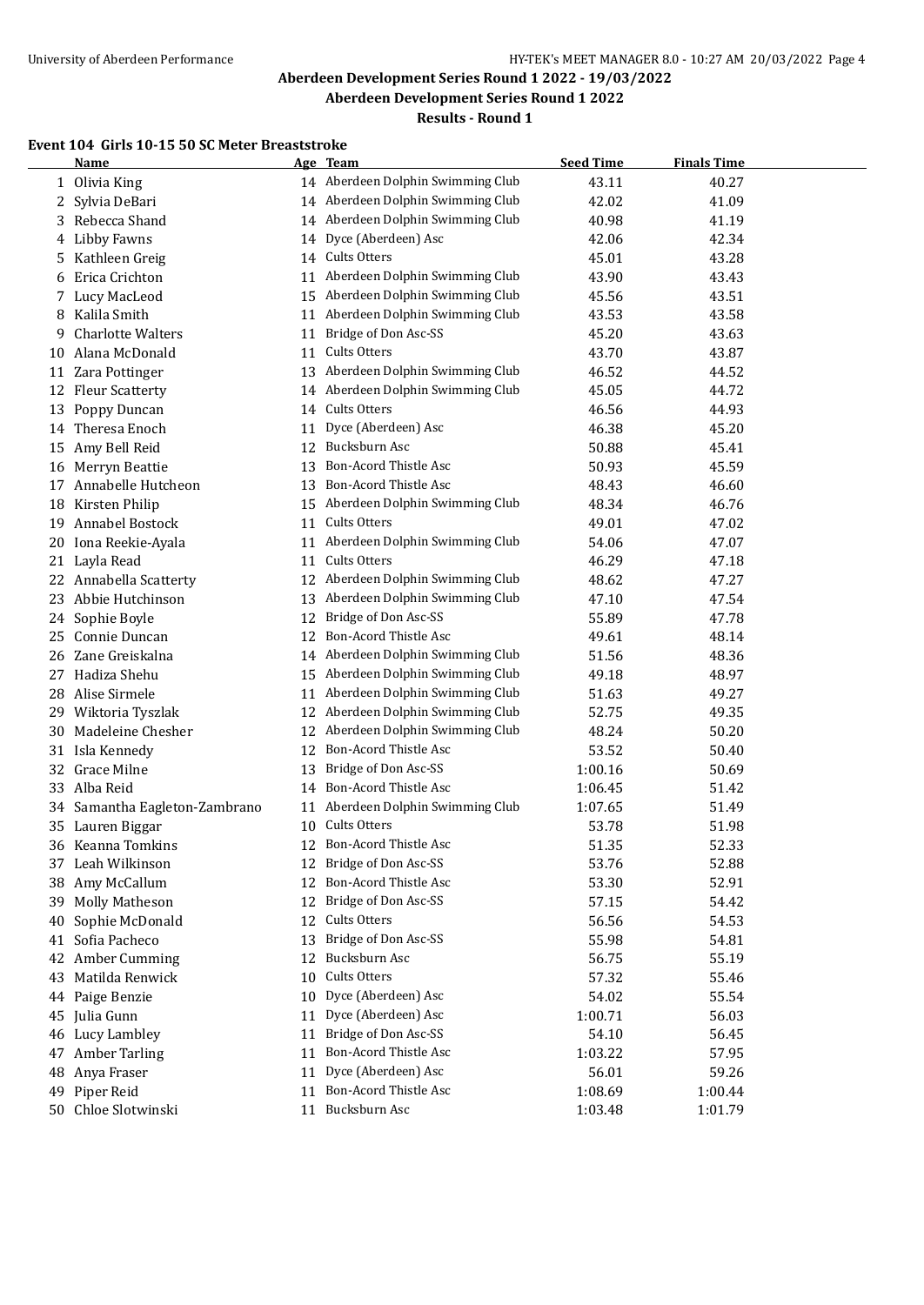#### **Results - Round 1**

## **(Event 104 Girls 10-15 50 SC Meter Breaststroke)**

|    | EVEIL TUT GILLS TUTES SU SU MELEI DI CASISLI UNC |    |                                   |                    |                    |  |
|----|--------------------------------------------------|----|-----------------------------------|--------------------|--------------------|--|
|    | <b>Name</b>                                      |    | Age Team                          | <b>Seed Time</b>   | <b>Finals Time</b> |  |
|    | 51 Christina McNeill                             |    | 10 Cults Otters                   | 59.94              | 1:01.99            |  |
|    | 52 Lexi Murray                                   |    | 11 Dyce (Aberdeen) Asc            | 1:05.94            | 1:05.39            |  |
|    | 53 Alex Robb                                     |    | 14 Bucksburn Asc                  | 1:16.44            | 1:06.77            |  |
|    | --- Abigail Scott                                |    | 11 Aberdeen Dolphin Swimming Club | 49.87              | DQ                 |  |
|    | Siva Sethulakshmi                                |    | 15 Bucksburn Asc                  | 1:13.01            | DQ                 |  |
|    | Kimberly Abunda                                  |    | 13 Dyce (Aberdeen) Asc            | 1:00.58            | DQ                 |  |
|    | Niamh O'donnell                                  |    | 10 Aberdeen Dolphin Swimming Club | 1:06.08            | DQ                 |  |
|    | --- Macie Bisset                                 | 11 | Dyce (Aberdeen) Asc               | 51.25              | DQ                 |  |
|    | --- Advika Rastogi                               |    | 11 Cults Otters                   | 1:10.10            | DQ                 |  |
|    | Event 105 Boys 10-15 200 SC Meter Freestyle      |    |                                   |                    |                    |  |
|    | Name                                             |    | Age Team                          | <b>Seed Time</b>   | <b>Finals Time</b> |  |
|    | 1 Mateusz Piatek                                 |    | 13 Bucksburn Asc                  | 2:35.00            | 2:29.03            |  |
|    | <b>Connor Christoforos</b>                       |    | 14 Aberdeen Dolphin Swimming Club | 2:45.33            | 2:29.33            |  |
| 3  | Theo Adebo                                       |    | 13 Cults Otters                   | 2:43.18            | 2:34.86            |  |
| 4  | Jake Brechin                                     |    | 14 Aberdeen Dolphin Swimming Club | 2:43.90            | 2:35.84            |  |
| 5  | Sky Khowboonchai                                 | 11 | Bon-Acord Thistle Asc             | 2:45.08            | 2:38.34            |  |
| 6  | <b>Struan Paton</b>                              | 13 | Bridge of Don Asc-SS              | 3:04.31            | 2:40.33            |  |
| 7  | Cameron Jolly                                    | 11 | Dyce (Aberdeen) Asc               | 2:41.61            | 2:40.37            |  |
| 8  | Jamie Campbell                                   | 13 | Bon-Acord Thistle Asc             | 2:49.18            | 2:41.40            |  |
| 9  | Jaime Reekie-Ayala                               |    | 13 Aberdeen Dolphin Swimming Club | 3:09.66            | 2:41.42            |  |
|    | 10 Joshua Nicol                                  | 12 | Cults Otters                      | 2:48.07            | 2:42.19            |  |
|    | 11 Robert Grant                                  | 13 | Cults Otters                      | 2:55.19            | 2:43.29            |  |
| 12 | Benji Hodzic                                     | 13 | Cults Otters                      | 2:37.05            | 2:44.58            |  |
|    | 13 Ollie Hodzic                                  |    | 11 Cults Otters                   | 2:56.28            | 2:47.91            |  |
|    | 14 Oliver Elrick                                 |    | 14 Bridge of Don Asc-SS           | 3:03.92            | 2:52.95            |  |
|    | 15 James Allstaff                                |    | 14 Cults Otters                   | 3:04.14            | 2:57.55            |  |
|    |                                                  | 11 | Bucksburn Asc                     | 3:20.20            | 2:57.62            |  |
|    | 16 Finlay Johnston<br>17 Luke Renwick            |    | 12 Cults Otters                   | 3:10.33            | 3:00.47            |  |
|    | 18 Robbie Craib                                  |    | 12 Cults Otters                   | 3:13.52            |                    |  |
|    |                                                  |    | 12 Bucksburn Asc                  |                    | 3:01.51            |  |
| 19 | Logan Harrison<br>20 Sam Holland                 |    | 13 Cults Otters                   | 3:12.00            | 3:03.50            |  |
|    |                                                  |    | 14 Dyce (Aberdeen) Asc            | 3:02.40            | 3:03.54            |  |
| 21 | Deniss Agajevs                                   |    | 10 Aberdeen Dolphin Swimming Club | 3:32.49            | 3:08.13            |  |
|    | 22 Emilien Guises                                |    | Bucksburn Asc                     | 3:22.59<br>3:27.32 | 3:08.95            |  |
|    | 23 Logan Wright                                  | 11 | 13 Bridge of Don Asc-SS           |                    | 3:14.44            |  |
|    | 24 Cailean Macphee                               |    | Dyce (Aberdeen) Asc               | 3:41.76            | 3:15.86            |  |
|    | 25 Ross Gunn                                     | 13 | 12 Dyce (Aberdeen) Asc            | 3:35.06            | 3:20.12            |  |
| 26 | Chris Duncan                                     |    | Aberdeen Dolphin Swimming Club    | 3:27.28            | 3:27.44            |  |
|    | 27 Ross Arris                                    | 10 |                                   | 3:35.42            | 3:28.32            |  |
| 28 | <b>Emils Bogdanovics</b>                         | 12 | Aberdeen Dolphin Swimming Club    | 3:31.53            | 3:30.66            |  |
| 29 | Franek Brzezinski                                | 11 | Bucksburn Asc                     | 3:42.54            | 3:34.67            |  |
|    | 30 Fraser Douglas                                | 12 | Dyce (Aberdeen) Asc               | 3:57.71            | 3:36.64            |  |
|    | 31 Beni Szegenyak                                | 11 | Bucksburn Asc                     | 3:36.94            | 3:37.24            |  |
|    | 32 Euan Higgins                                  |    | 11 Bridge of Don Asc-SS           | 4:12.03            | 3:40.24            |  |
|    | Event 106 Girls 10-15 200 SC Meter Freestyle     |    |                                   |                    |                    |  |
|    | Name                                             |    | Age Team                          | <b>Seed Time</b>   | <b>Finals Time</b> |  |
|    | 1 Libby Fawns                                    |    | 14 Dyce (Aberdeen) Asc            | 2:35.14            | 2:34.47            |  |
|    | 2 Ellis Rochford                                 |    | 13 Cults Otters                   | 2:38.62            | 2:37.01            |  |
| 3  | Annabella Scatterty                              |    | 12 Aberdeen Dolphin Swimming Club | 2:45.49            | 2:37.22            |  |
|    | 4 Rebecca Shand                                  |    | 14 Aberdeen Dolphin Swimming Club | 2:37.87            | 2:39.15            |  |
|    |                                                  |    |                                   |                    |                    |  |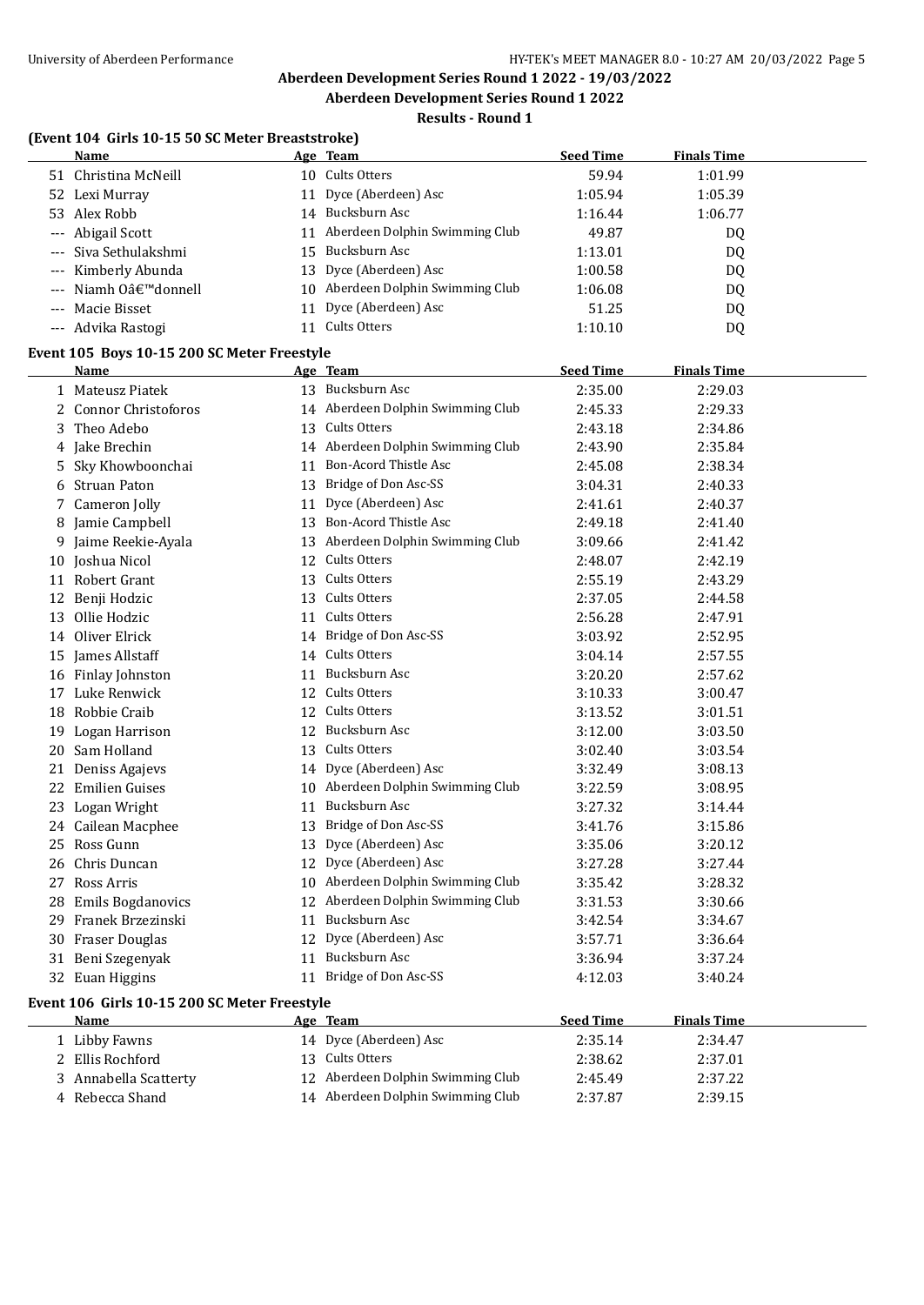## **Results - Round 1**

#### **(Event 106 Girls 10-15 200 SC Meter Freestyle)**

|    | <b>Name</b>                                         |    | Age Team                          | <b>Seed Time</b> | <b>Finals Time</b> |  |
|----|-----------------------------------------------------|----|-----------------------------------|------------------|--------------------|--|
|    | 5 Kathleen Greig                                    |    | 14 Cults Otters                   | 2:40.55          | 2:39.57            |  |
| 6  | <b>Madison Christoforos</b>                         | 11 | Aberdeen Dolphin Swimming Club    | 2:47.38          | 2:40.65            |  |
| 7. | <b>Charlotte Walters</b>                            | 11 | Bridge of Don Asc-SS              | 2:54.21          | 2:43.68            |  |
|    | 8 Amy Stewart                                       |    | 14 Bucksburn Asc                  | 2:46.71          | 2:44.92            |  |
| 9. | Abbie Hutchinson                                    |    | 13 Aberdeen Dolphin Swimming Club | 2:48.73          | 2:47.33            |  |
| 10 | Iona Reekie-Ayala                                   | 11 | Aberdeen Dolphin Swimming Club    | 2:48.41          | 2:48.37            |  |
|    | 11 Amy Bell Reid                                    |    | 12 Bucksburn Asc                  | 2:49.32          | 2:48.92            |  |
|    | 12 Kirsten Philip                                   |    | 15 Aberdeen Dolphin Swimming Club | 3:00.28          | 2:49.35            |  |
|    | 13 Erica Crichton                                   |    | 11 Aberdeen Dolphin Swimming Club | 3:11.29          | 2:52.48            |  |
| 14 | Poppy Duncan                                        |    | 14 Cults Otters                   | 2:53.29          | 2:53.70            |  |
|    | 15 Paige Ellis                                      |    | 12 Bridge of Don Asc-SS           | 3:01.41          | 2:55.57            |  |
| 16 | Grace Milne                                         | 13 | Bridge of Don Asc-SS              | 2:53.57          | 2:56.45            |  |
|    | 17 Connie Duncan                                    |    | 12 Bon-Acord Thistle Asc          | 2:52.34          | 2:56.69            |  |
| 18 | Elissa Flockhart                                    | 11 | Dyce (Aberdeen) Asc               | 3:01.14          | 2:56.85            |  |
|    | 19 Amy McCallum                                     |    | 12 Bon-Acord Thistle Asc          | 2:59.97          | 3:01.46            |  |
|    | 20 Zara Pottinger                                   |    | 13 Aberdeen Dolphin Swimming Club | 3:36.63          | 3:01.60            |  |
|    | 21 Theresa Enoch                                    | 11 | Dyce (Aberdeen) Asc               | 3:08.94          | 3:03.18            |  |
|    | 22 Alise Sirmele                                    |    | 11 Aberdeen Dolphin Swimming Club | 3:15.14          | 3:06.36            |  |
|    | 23 Madeleine Chesher                                |    | 12 Aberdeen Dolphin Swimming Club | 3:15.82          | 3:06.84            |  |
|    | 24 Isla Kennedy                                     |    | 12 Bon-Acord Thistle Asc          | 3:13.42          | 3:08.21            |  |
|    | 25 Heather Clubb                                    |    | 11 Aberdeen Dolphin Swimming Club | 3:15.67          | 3:08.52            |  |
|    | 26 Adrijana Pavlovic                                |    | 12 Dyce (Aberdeen) Asc            | 3:38.19          | 3:10.06            |  |
|    | 27 Macie Bisset                                     |    | 11 Dyce (Aberdeen) Asc            | 3:21.02          | 3:11.74            |  |
| 28 | Samantha Eagleton-Zambrano                          |    | 11 Aberdeen Dolphin Swimming Club | 3:19.96          | 3:12.48            |  |
|    | 29 Fleur Scatterty                                  |    | 14 Aberdeen Dolphin Swimming Club | 3:27.70          | 3:12.81            |  |
| 30 | Eve Marie Smith                                     | 12 | Dyce (Aberdeen) Asc               | 3:35.53          | 3:14.63            |  |
|    | 31 Annabelle Hutcheon                               | 13 | Bon-Acord Thistle Asc             | 3:20.18          | 3:15.15            |  |
| 32 | Milly Fawns                                         | 11 | Dyce (Aberdeen) Asc               | 3:32.89          | 3:20.00            |  |
|    | 33 Wiktoria Tyszlak                                 | 12 | Aberdeen Dolphin Swimming Club    | 3:27.23          | 3:20.05            |  |
|    | 34 Zane Greiskalna                                  |    | 14 Aberdeen Dolphin Swimming Club | 3:26.81          | 3:20.62            |  |
| 35 | <b>Molly Matheson</b>                               | 12 | Bridge of Don Asc-SS              | 3:04.44          | 3:28.04            |  |
|    | 36 Alba Reid                                        | 14 | <b>Bon-Acord Thistle Asc</b>      | 3:58.21          | 3:30.60            |  |
| 37 | Sofia Pacheco                                       | 13 | Bridge of Don Asc-SS              | 3:41.55          | 3:31.06            |  |
|    | 38 Piper Reid                                       | 11 | Bon-Acord Thistle Asc             | 4:02.89          | 3:31.77            |  |
|    | 39 Amber Tarling                                    |    | 11 Bon-Acord Thistle Asc          | 3:30.12          | 3:34.32            |  |
|    | 40 Lexi Murray                                      |    | 11 Dyce (Aberdeen) Asc            | 4:07.11          | 3:37.60            |  |
|    | 41 Paige Benzie                                     |    | 10 Dyce (Aberdeen) Asc            | 4:27.73          | 3:47.92            |  |
|    | 42 Siva Sethulakshmi                                |    | 15 Bucksburn Asc                  | 4:42.59          | 3:55.01            |  |
|    | 43 Kimberly Abunda                                  |    | 13 Dyce (Aberdeen) Asc            | 3:58.91          | 3:59.14            |  |
|    | 44 Amber Cumming                                    |    | 12 Bucksburn Asc                  | 4:20.80          | 4:06.85            |  |
|    | 45 Alex Robb                                        |    | 14 Bucksburn Asc                  | 4:26.75          | 4:08.94            |  |
|    | 46 Chloe Slotwinski                                 |    | 11 Bucksburn Asc                  | 4:33.52          | 4:11.59            |  |
|    |                                                     |    |                                   |                  |                    |  |
|    | Event 107 Boys 10-15 50 SC Meter Backstroke<br>Name |    | <u>Age Team</u>                   | <b>Seed Time</b> | <b>Finals Time</b> |  |
|    | 1 Jake Brechin                                      |    | 14 Aberdeen Dolphin Swimming Club | 39.18            | 35.78              |  |
|    | 2 Anatole Guises                                    |    | 12 Aberdeen Dolphin Swimming Club | 37.50            | 36.56              |  |
|    | 3 Jamie Campbell                                    |    | 13 Bon-Acord Thistle Asc          | 40.66            | 37.15              |  |
|    | 4 Logan Harrison                                    |    | 12 Bucksburn Asc                  | 40.73            | 38.98              |  |
|    | 5 Struan Paton                                      |    | 13 Bridge of Don Asc-SS           | 39.91            | 39.45              |  |
|    | 6 Charles Farrington                                |    | 13 Bon-Acord Thistle Asc          | 41.95            | 39.96              |  |
|    |                                                     |    |                                   |                  |                    |  |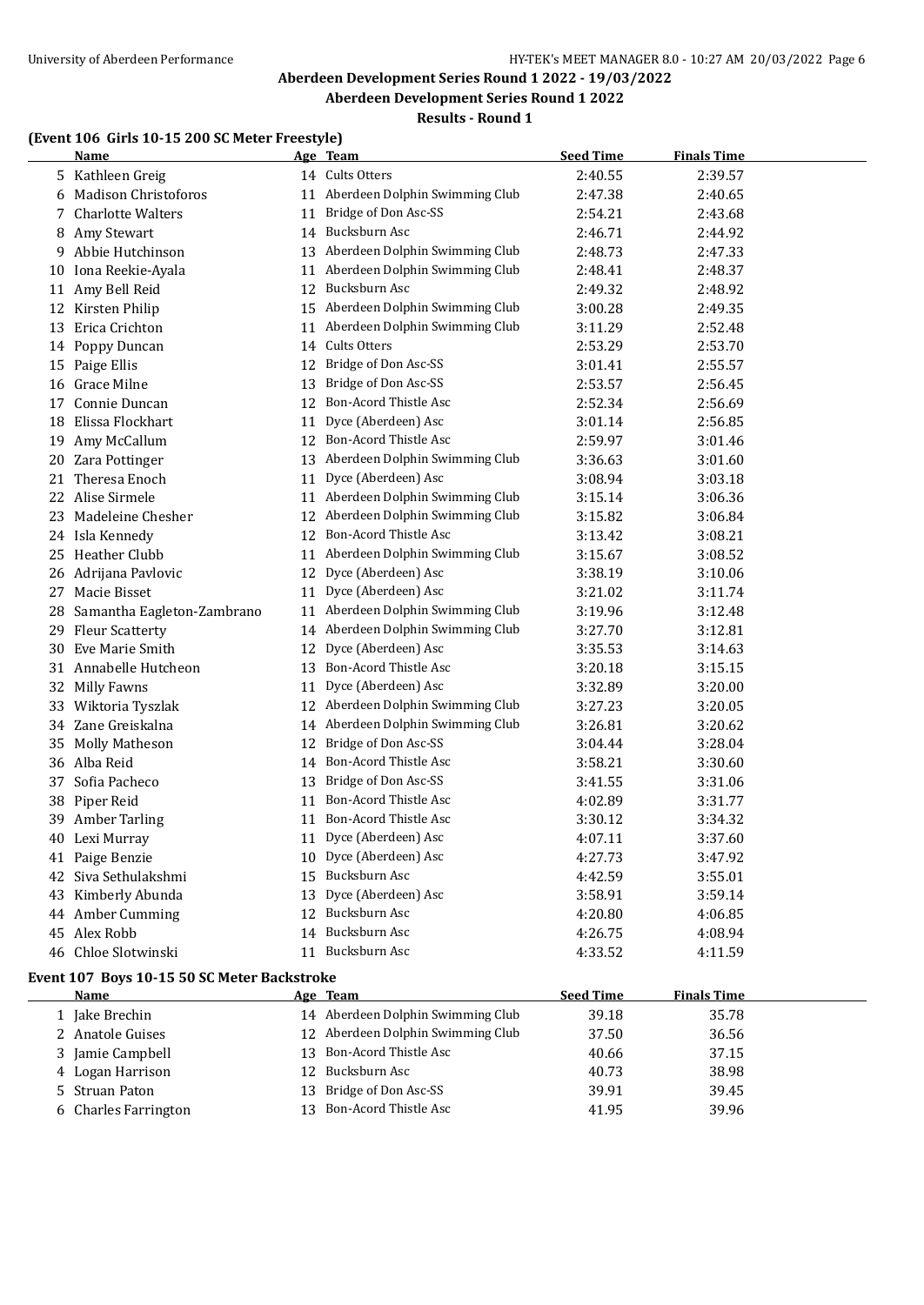#### **Results - Round 1**

## **(Event 107 Boys 10-15 50 SC Meter Backstroke)**

|    | Name                       |    | Age Team                          | <b>Seed Time</b> | <b>Finals Time</b> |
|----|----------------------------|----|-----------------------------------|------------------|--------------------|
|    | 7 Luke Renwick             |    | 12 Cults Otters                   | 40.93            | 39.98              |
|    | 8 Cameron Jolly            | 11 | Dyce (Aberdeen) Asc               | 39.27            | 40.01              |
|    | 9 Ollie Hodzic             | 11 | Cults Otters                      | 41.46            | 40.05              |
|    | 10 Timothe Veyron La Croix | 11 | Cults Otters                      | 40.83            | 40.08              |
| 11 | Oliver Elrick              |    | 14 Bridge of Don Asc-SS           | 51.55            | 40.30              |
|    | 12 Lewis Hopkins           | 12 | Cults Otters                      | 43.17            | 42.25              |
|    | 13 Finlay Johnston         |    | 11 Bucksburn Asc                  | 44.89            | 42.36              |
|    | 14 Ethan Clark             | 11 | Cults Otters                      | 44.90            | 42.96              |
|    | 15 Robbie Craib            |    | 12 Cults Otters                   | 48.04            | 43.01              |
|    | 16 Logan Wright            | 11 | Bucksburn Asc                     | 43.73            | 43.04              |
|    | 17 Jaime Reekie-Ayala      |    | 13 Aberdeen Dolphin Swimming Club | 53.88            | 43.10              |
|    | 18 Matt Hollis             |    | 12 Cults Otters                   | 45.10            | 44.08              |
|    | 19 Cailean Macphee         |    | 13 Bridge of Don Asc-SS           | 44.49            | 44.09              |
|    | 20 Oskar Grudzien          |    | 12 Dyce (Aberdeen) Asc            | 47.93            | 44.25              |
|    | 21 Lachlan Wilson          | 13 | Dyce (Aberdeen) Asc               | 50.40            | 44.50              |
|    | 22 Maksymilian Peter       |    | 12 Cults Otters                   | 45.11            | 45.00              |
|    | 23 Lewis Szczerba          | 11 | Bon-Acord Thistle Asc             | 45.95            | 45.14              |
|    | 24 Daniel Valcov           |    | 10 Cults Otters                   | 48.75            | 45.17              |
|    | 25 Ben Chalmers            |    | 14 Aberdeen Dolphin Swimming Club | 46.51            | 45.22              |
|    | 26 Deniss Agajevs          |    | 14 Dyce (Aberdeen) Asc            | 51.71            | 45.77              |
| 27 | Sawyer Buchan              |    | 10 Bridge of Don Asc-SS           | 49.42            | 46.54              |
|    | 28 Aiden Downie            |    | 10 Dyce (Aberdeen) Asc            | 48.15            | 46.60              |
|    | 29 Ross Gunn               |    | 13 Dyce (Aberdeen) Asc            | 51.67            | 46.71              |
|    | 30 Aayush Sinha            |    | 12 Dyce (Aberdeen) Asc            | 53.80            | 48.93              |
|    | 31 Nathaniel Turek         |    | 12 Dyce (Aberdeen) Asc            | 55.63            | 49.73              |
|    | 32 Ethan Cowe              |    | 13 Bon-Acord Thistle Asc          | 53.81            | 49.75              |
|    | 33 Matthew Sainsbury       | 12 | <b>Cults Otters</b>               | 53.00            | 50.20              |
|    | 34 Beni Szegenyak          | 11 | Bucksburn Asc                     | 46.54            | 51.25              |
|    | 35 Fraser Douglas          |    | 12 Dyce (Aberdeen) Asc            | 57.21            | 51.38              |
|    | 36 Franek Brzezinski       |    | 11 Bucksburn Asc                  | 48.15            | 51.94              |
|    | 37 Ross Arris              |    | 10 Aberdeen Dolphin Swimming Club | 50.18            | 52.01              |
|    | 38 Alvin Cheh              |    | 10 Cults Otters                   | 54.63            | 52.28              |
|    | 39 Euan Higgins            | 11 | Bridge of Don Asc-SS              | 56.23            | 54.37              |
|    | 40 Reece Harper            | 11 | Cults Otters                      | 1:00.09          | 55.99              |
|    | 41 Jack Bradley            |    | 10 Aberdeen Dolphin Swimming Club | 59.18            | 58.08              |
|    | 42 Zach Lilley             |    | 11 Aberdeen Dolphin Swimming Club | 1:05.15          | 59.22              |
|    | 43 Max Stewart             |    | 11 Bridge of Don Asc-SS           | 1:00.35          | 59.46              |
|    |                            |    |                                   |                  |                    |

#### **Event 108 Girls 10-15 50 SC Meter Backstroke**

|    | Name                 |    | Age Team                          | <b>Seed Time</b> | <b>Finals Time</b> |
|----|----------------------|----|-----------------------------------|------------------|--------------------|
|    | 1 Ailsa Clubb        |    | 14 Aberdeen Dolphin Swimming Club | 39.07            | 34.51              |
|    | 2 Grace Milne        |    | 13 Bridge of Don Asc-SS           | 38.08            | 37.35              |
|    | 3 Lucy MacLeod       |    | 15 Aberdeen Dolphin Swimming Club | 39.32            | 37.81              |
|    | 4 Amy Stewart        |    | 14 Bucksburn Asc                  | 43.00            | 38.00              |
|    | 5 Kathleen Greig     |    | 14 Cults Otters                   | 40.10            | 38.34              |
|    | 6 Abbie Hutchinson   |    | 13 Aberdeen Dolphin Swimming Club | 41.00            | 38.35              |
|    | 7 Kirsten Philip     |    | 15 Aberdeen Dolphin Swimming Club | 41.02            | 38.90              |
|    | 8 Ellis Rochford     |    | 13 Cults Otters                   | 39.76            | 38.92              |
| 9. | Annabella Scatterty  |    | 12 Aberdeen Dolphin Swimming Club | 41.57            | 39.04              |
|    | 10 Iona Reekie-Ayala | 11 | Aberdeen Dolphin Swimming Club    | 43.47            | 39.07              |
|    | Erica Crichton       |    | Aberdeen Dolphin Swimming Club    | 41.76            | 39.41              |
|    |                      |    |                                   |                  |                    |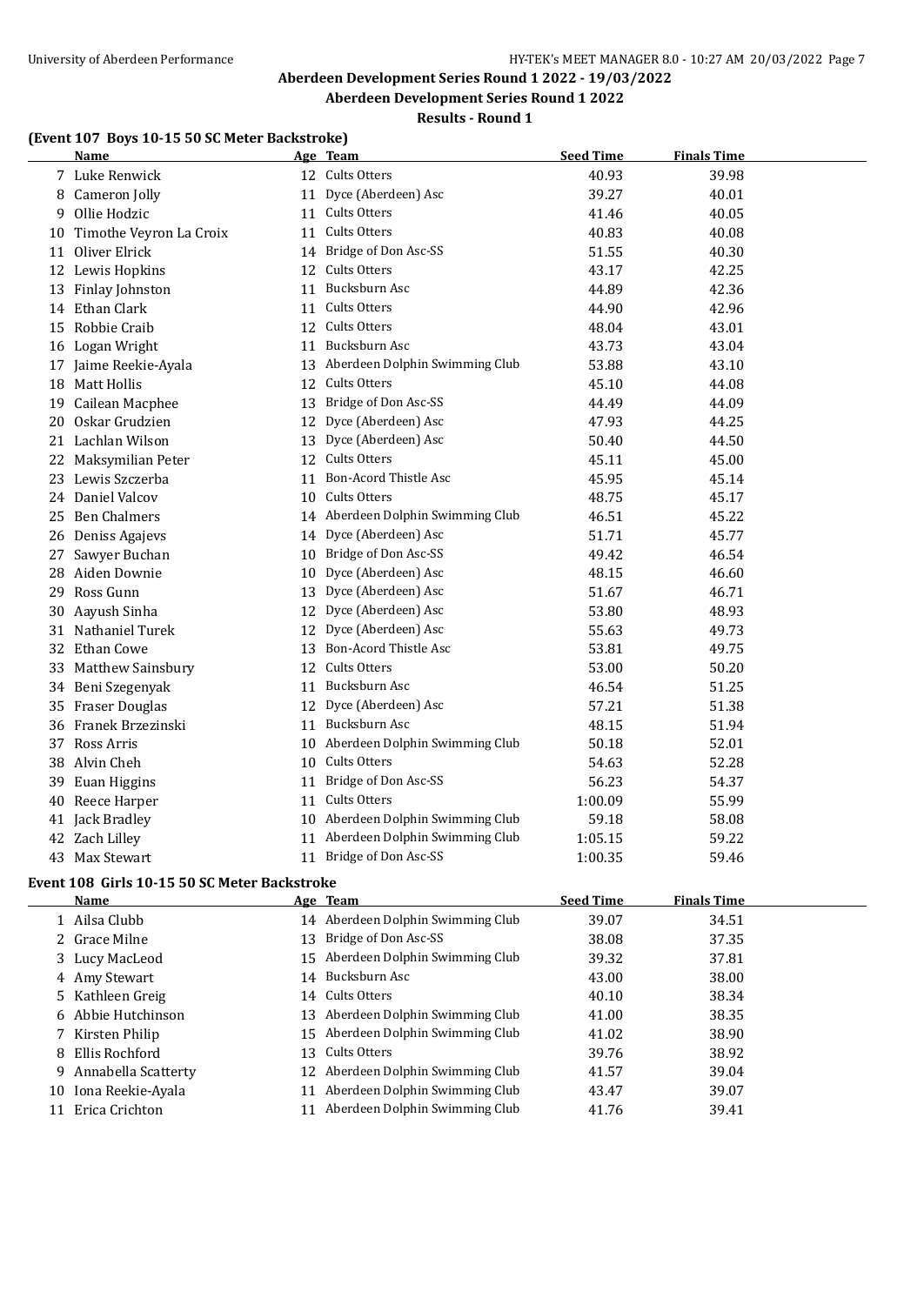# **Aberdeen Development Series Round 1 2022 - 19/03/2022**

## **Aberdeen Development Series Round 1 2022**

## **Results - Round 1**

## **(Event 108 Girls 10-15 50 SC Meter Backstroke)**

|       | <b>Name</b>                    |    | Age Team                          | <b>Seed Time</b> | <b>Finals Time</b> |  |
|-------|--------------------------------|----|-----------------------------------|------------------|--------------------|--|
|       | 12 Sylvia DeBari               |    | 14 Aberdeen Dolphin Swimming Club | 40.85            | 39.72              |  |
|       | 13 Libby Fawns                 | 14 | Dyce (Aberdeen) Asc               | 44.92            | 40.09              |  |
|       | 14 Charlotte Walters           | 11 | Bridge of Don Asc-SS              | 40.47            | 41.61              |  |
| 15    | Amy Bell Reid                  | 12 | Bucksburn Asc                     | 49.21            | 42.10              |  |
| 16    | Connie Duncan                  | 12 | <b>Bon-Acord Thistle Asc</b>      | 41.19            | 42.21              |  |
| 17    | Libby Hird                     | 12 | Dyce (Aberdeen) Asc               | 45.21            | 42.54              |  |
|       | 18 Zara Pottinger              | 13 | Aberdeen Dolphin Swimming Club    | 44.30            | 42.81              |  |
| 19    | Alana McDonald                 | 11 | Cults Otters                      | 42.62            | 42.86              |  |
| 20    | Merryn Beattie                 | 13 | Bon-Acord Thistle Asc             | 48.15            | 43.02              |  |
| 21    | Layla Read                     | 11 | Cults Otters                      | 42.78            | 43.25              |  |
|       | 22 Sophie Boyle                | 12 | Bridge of Don Asc-SS              | 42.60            | 43.37              |  |
|       | 23 Leah Wilkinson              | 12 | Bridge of Don Asc-SS              | 42.88            | 44.33              |  |
|       | 24 Amy McCallum                |    | 12 Bon-Acord Thistle Asc          | 42.55            | 44.53              |  |
| 25    | <b>Fleur Scatterty</b>         |    | 14 Aberdeen Dolphin Swimming Club | 47.90            | 44.60              |  |
| 26    | Kimberly Abunda                | 13 | Dyce (Aberdeen) Asc               | 53.02            | 45.22              |  |
| 27    | Lauren Biggar                  |    | 10 Cults Otters                   | 47.66            | 45.60              |  |
| 28    | Isla Kennedy                   | 12 | <b>Bon-Acord Thistle Asc</b>      | 44.17            | 46.22              |  |
| 29    | Alise Sirmele                  |    | 11 Aberdeen Dolphin Swimming Club | 46.11            | 46.50              |  |
| 30    | Samantha Eagleton-Zambrano     |    | 11 Aberdeen Dolphin Swimming Club | 46.62            | 46.54              |  |
|       | 31 Jessica Stephen             |    | 12 Bon-Acord Thistle Asc          | 44.72            | 46.67              |  |
|       | 32 Eve Marie Smith             |    | 12 Dyce (Aberdeen) Asc            | 46.92            | 46.84              |  |
|       | 33 Megan Hodgkinson            |    | 11 Cults Otters                   | 45.09            | 46.91              |  |
|       | 34 Keanna Tomkins              |    | 12 Bon-Acord Thistle Asc          | 50.81            | 47.09              |  |
| 35    | Theresa Enoch                  |    | 11 Dyce (Aberdeen) Asc            | 45.98            | 47.33              |  |
| 36    | Annabelle Hutcheon             |    | 13 Bon-Acord Thistle Asc          | 46.15            | 48.20              |  |
|       | 37 Zane Greiskalna             |    | 14 Aberdeen Dolphin Swimming Club | 51.68            | 48.43              |  |
| 38    | Macie Bisset                   | 11 | Dyce (Aberdeen) Asc               | 48.95            | 49.06              |  |
| 39    | Sophie McDonald                |    | 12 Cults Otters                   | 48.90            | 49.38              |  |
| 40    | Julia Gunn                     | 11 | Dyce (Aberdeen) Asc               | 51.76            | 49.77              |  |
|       | 41 Matilda Renwick             |    | 10 Cults Otters                   | 53.13            | 50.38              |  |
| 42    | <b>Amber Tarling</b>           | 11 | <b>Bon-Acord Thistle Asc</b>      | 57.13            | 51.06              |  |
| 43    | Alba Reid                      |    | 14 Bon-Acord Thistle Asc          | 54.81            | 51.74              |  |
| 44    | Paige Benzie                   |    | 10 Dyce (Aberdeen) Asc            | 52.13            | 51.85              |  |
| 45    | Christina McNeill              | 10 | Cults Otters                      | 50.15            | 51.90              |  |
|       | 46 Lexi Murray                 |    | 11 Dyce (Aberdeen) Asc            | 56.49            | 51.98              |  |
|       | 47 Piper Reid                  | 11 | Bon-Acord Thistle Asc             | 57.42            | 52.22              |  |
|       | 48 Molly Matheson              |    | 12 Bridge of Don Asc-SS           | 51.08            | 52.92              |  |
| 49    | Anya Fraser                    | 11 | Dyce (Aberdeen) Asc               | 51.66            | 53.22              |  |
|       | 50 Sofia Pacheco               | 13 | Bridge of Don Asc-SS              | 1:09.13          | 53.75              |  |
|       | 51 Chloe Slotwinski            | 11 | Bucksburn Asc                     | 55.16            | 54.58              |  |
|       | 52 Alex Robb                   |    | 14 Bucksburn Asc                  | 1:08.39          | 55.92              |  |
|       | 53 Advika Rastogi              | 11 | Cults Otters                      | 57.75            | 56.21              |  |
|       | 54 Abigail Scott               | 11 | Aberdeen Dolphin Swimming Club    | 1:06.59          | 59.46              |  |
| 55    | Siva Sethulakshmi              | 15 | Bucksburn Asc                     | 59.45            | 1:00.31            |  |
| 56    | Niamh Oâ€ <sup>™</sup> donnell | 10 | Aberdeen Dolphin Swimming Club    | 1:02.62          | 1:05.14            |  |
| $---$ | Lucy Lambley                   | 11 | Bridge of Don Asc-SS              | 52.72            | DQ                 |  |
| $---$ | Annabel Bostock                | 11 | Cults Otters                      | 43.60            | DQ                 |  |
| $---$ | Amber Cumming                  | 12 | Bucksburn Asc                     | 52.08            | DQ                 |  |
|       | --- Wiktoria Tyszlak           |    | 12 Aberdeen Dolphin Swimming Club | 51.03            | DQ                 |  |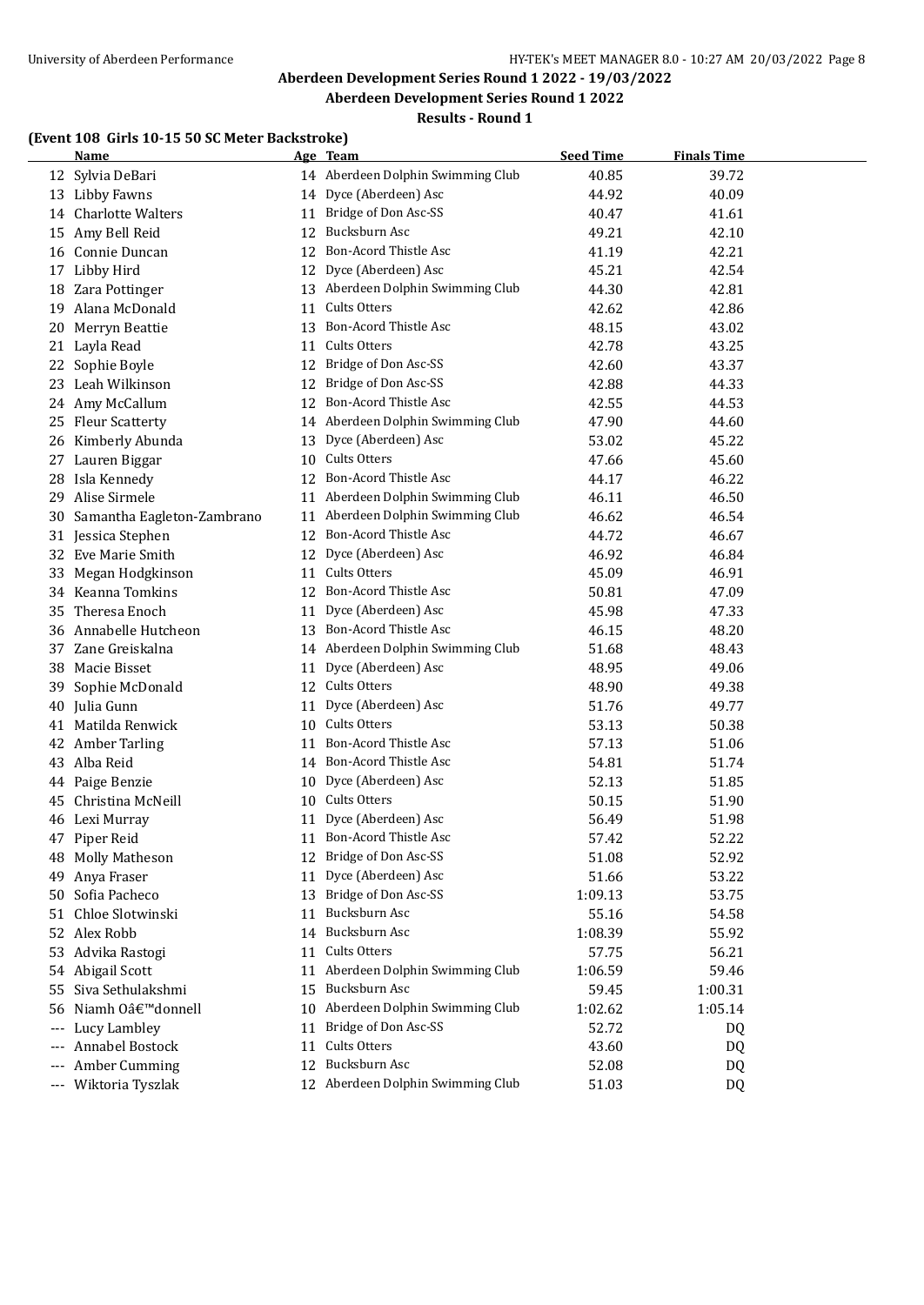## **Results - Round 1**

|    | Event 109 Boys 10-15 200 SC Meter Butterfly  |    |                                   |                  |                    |  |
|----|----------------------------------------------|----|-----------------------------------|------------------|--------------------|--|
|    | Name                                         |    | <u>Age Team</u>                   | <b>Seed Time</b> | <b>Finals Time</b> |  |
|    | 1 Yassin Rashwan                             |    | 15 Aberdeen Dolphin Swimming Club | 2:46.17          | 2:36.18            |  |
|    | 2 Irvine Ward                                | 15 | Bridge of Don Asc-SS              | 2:58.56          | 2:51.69            |  |
| 3. | Mateusz Piatek                               | 13 | Bucksburn Asc                     | 3:09.79          | 2:59.93            |  |
|    | 4 Anatole Guises                             |    | 12 Aberdeen Dolphin Swimming Club | 3:24.34          | 3:16.26            |  |
|    | 5 George Hodgkinson                          |    | 13 Cults Otters                   | 3:35.16          | 3:17.97            |  |
|    | Event 110 Girls 10-15 200 SC Meter Butterfly |    |                                   |                  |                    |  |
|    | Name                                         |    | Age Team                          | <b>Seed Time</b> | <b>Finals Time</b> |  |
|    | 1 Kirsty Brechin                             |    | 13 Aberdeen Dolphin Swimming Club | 2:48.68          | 2:39.90            |  |
|    | 2 Kalila Smith                               |    | 11 Aberdeen Dolphin Swimming Club | 3:09.22          | 2:54.28            |  |
|    | 3 Amber Littlejohn                           | 13 | Aberdeen Dolphin Swimming Club    | 3:16.55          | 3:09.15            |  |
|    |                                              | 14 | Aberdeen Dolphin Swimming Club    | 3:17.42          | 3:20.81            |  |
|    | 4 Olivia King<br>Ailsa Clubb                 |    | 14 Aberdeen Dolphin Swimming Club |                  |                    |  |
| 5. |                                              |    |                                   | 3:30.40          | 3:34.87            |  |
| 6  | <b>Charlotte Higgins</b>                     | 11 | Dyce (Aberdeen) Asc               | 3:59.23          | 3:38.26            |  |
|    | 7 Paige Ellis                                |    | 12 Bridge of Don Asc-SS           | 3:55.88          | 3:39.66            |  |
|    | Event 111 Boys 10-15 100 SC Meter IM         |    |                                   |                  |                    |  |
|    | Name                                         |    | Age Team                          | <b>Seed Time</b> | <b>Finals Time</b> |  |
|    | 1 James Geddes                               | 13 | Aberdeen Dolphin Swimming Club    | 1:13.04          | 1:14.70            |  |
| 2  | Theo Adebo                                   | 13 | Cults Otters                      | 1:20.90          | 1:20.35            |  |
|    | Jake Brechin                                 | 14 | Aberdeen Dolphin Swimming Club    | 1:20.28          | 1:20.81            |  |
|    | Sky Khowboonchai                             | 11 | <b>Bon-Acord Thistle Asc</b>      | 1:22.57          | 1:22.08            |  |
| 5. | Jamie Campbell                               | 13 | <b>Bon-Acord Thistle Asc</b>      | 1:21.53          | 1:22.73            |  |
| 6  | Oliver Elrick                                | 14 | Bridge of Don Asc-SS              | 1:25.21          | 1:23.86            |  |
| 7. | James Allstaff                               |    | 14 Cults Otters                   | 1:38.68          | 1:24.85            |  |
| 8  | <b>Struan Paton</b>                          | 13 | Bridge of Don Asc-SS              | 1:30.24          | 1:25.09            |  |
| 9  | Cameron Jolly                                | 11 | Dyce (Aberdeen) Asc               | 1:26.57          | 1:26.47            |  |
| 10 | Vaibhav Kumar                                | 13 | Bon-Acord Thistle Asc             | 1:36.06          | 1:29.56            |  |
| 11 | Sam Holland                                  | 13 | Cults Otters                      | 1:31.78          | 1:29.95            |  |
|    | 12 Logan Harrison                            |    | 12 Bucksburn Asc                  | 1:30.53          | 1:30.89            |  |
|    | 13 Timothe Veyron La Croix                   | 11 | Cults Otters                      | 1:37.50          | 1:30.92            |  |
|    | 14 Finlay Johnston                           | 11 | Bucksburn Asc                     | 1:37.08          | 1:31.00            |  |
| 15 | Lewis Hopkins                                | 12 | Cults Otters                      | 1:44.55          | 1:33.64            |  |
|    | 16 Ben Chalmers                              |    | 14 Aberdeen Dolphin Swimming Club | 1:44.35          | 1:34.87            |  |
| 17 | Michael Gavin                                | 11 | Cults Otters                      | 1:37.59          | 1:35.40            |  |
| 18 | Matt Hollis                                  |    | 12 Cults Otters                   | 1:43.97          | 1:37.54            |  |
|    | 19 Logan Wright                              |    | 11 Bucksburn Asc                  | 1:37.24          | 1:37.57            |  |
|    | 20 Oskar Grudzien                            | 12 | Dyce (Aberdeen) Asc               | 1:45.83          | 1:37.83            |  |
|    | 21 Maksymilian Peter                         | 12 | Cults Otters                      | 2:08.53          | 1:38.14            |  |
|    | 22 Ethan Clark                               | 11 | Cults Otters                      | 1:43.46          | 1:39.56            |  |
|    | 23 Lewis Szczerba                            | 11 | Bon-Acord Thistle Asc             | 1:38.37          | 1:41.23            |  |
|    | 24 Cailean Macphee                           | 13 | Bridge of Don Asc-SS              | 1:48.55          | 1:42.44            |  |
|    | 25 Ross Gunn                                 | 13 | Dyce (Aberdeen) Asc               | 2:28.22          | 1:44.00            |  |
|    | 26 Daniel Valcov                             | 10 | Cults Otters                      | 1:50.71          | 1:44.04            |  |
| 27 | Beni Szegenyak                               | 11 | Bucksburn Asc                     | 1:42.70          | 1:45.62            |  |
| 28 | Ross Arris                                   | 10 | Aberdeen Dolphin Swimming Club    | 1:53.02          | 1:47.94            |  |
| 29 | Nathaniel Turek                              | 12 | Dyce (Aberdeen) Asc               | 1:58.51          | 1:48.92            |  |
|    | 30 Matthew Sainsbury                         | 12 | Cults Otters                      | 2:00.31          | 1:53.31            |  |
|    | 31 Zach Lilley                               | 11 | Aberdeen Dolphin Swimming Club    | 2:04.20          | 1:53.81            |  |
|    | 32 Chris Duncan                              | 12 | Dyce (Aberdeen) Asc               | 1:56.73          | 1:57.20            |  |
|    |                                              |    |                                   |                  |                    |  |